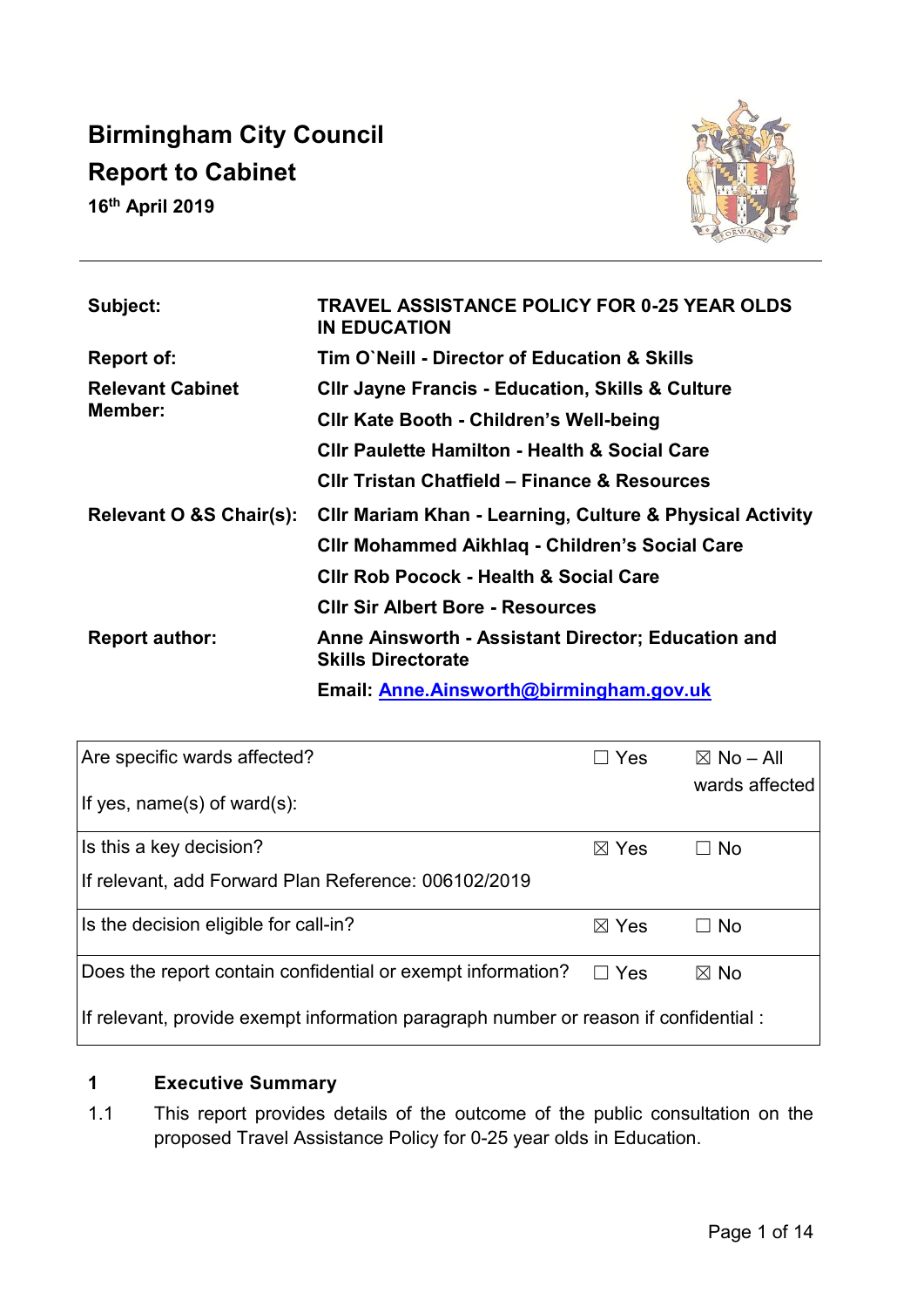1.2 The report follows-on from earlier reports to Cabinet on the  $26<sup>th</sup>$  June 2018 and 11<sup>th</sup> December 2018 where approval was given by Cabinet to undertake the consultation.

#### **2 Recommendations**

- 2.1 That Cabinet approval is given to;
	- Adopt the 0-25 Policy for Home to School Transport (see **Appendix A**).
	- Introduce the phased implementation as set out in this report at section 3.33 for current and new users of transport assistance to education provision.

#### **3 Background**

- 3.1 Birmingham's Travel Assist Service provides a variety of transport options to over 4,250 children on a daily basis, with an additional 1,500 receiving bus passes, and has an overall budget of £18.4m for 2018/19.
- 3.2 The majority of the children using the service have requirements related to SEND but the service also supports eligible children without SEND, including looked after children; children in temporary accommodation and other vulnerable groups. Travel Assist operates more than 600 routes and has a range of support options including: 1-to-1's; mini bus/coach transport; Travel Guides; Personal Transport Budgets; Bus Passes and Independent Travel Training. However, the take-up of other options aside from mini-bus transport and the number of young people being trained to travel independently has been relatively small, for a city the size of Birmingham.
- 3.3 The costs for Home to School Transport have continued to rise, nationally and within the city, resulting in a considerable over-spend against budget. Birmingham must balance the need to operate within a financial envelope, with the desire to improve the quality of the service, increase the range of options available to families, and the opportunity to help as many young people as possible develop the important life-skill of travelling independently in preparation for adulthood.
- 3.4 Travel Assist is part of a group of services that support families with children with SEND. These include SENAR, Early Support and Access to Education, as well as the transition into adulthood with our Adult Social Care services. The 2018 SEND Inspection report looked at the whole system of SEND support across the city, and services delivered by partners, including the Council, CCG and Children's Trust. The recommendations and action being taken through the subsequent SEND Written Statement of Action, will positively impact upon transport provision. One key proposal is to develop more local special educational provision within the city, reducing the need for children to travel long distances to a suitable education placement. Another important aspect is the need to focus on independence, working with families and young people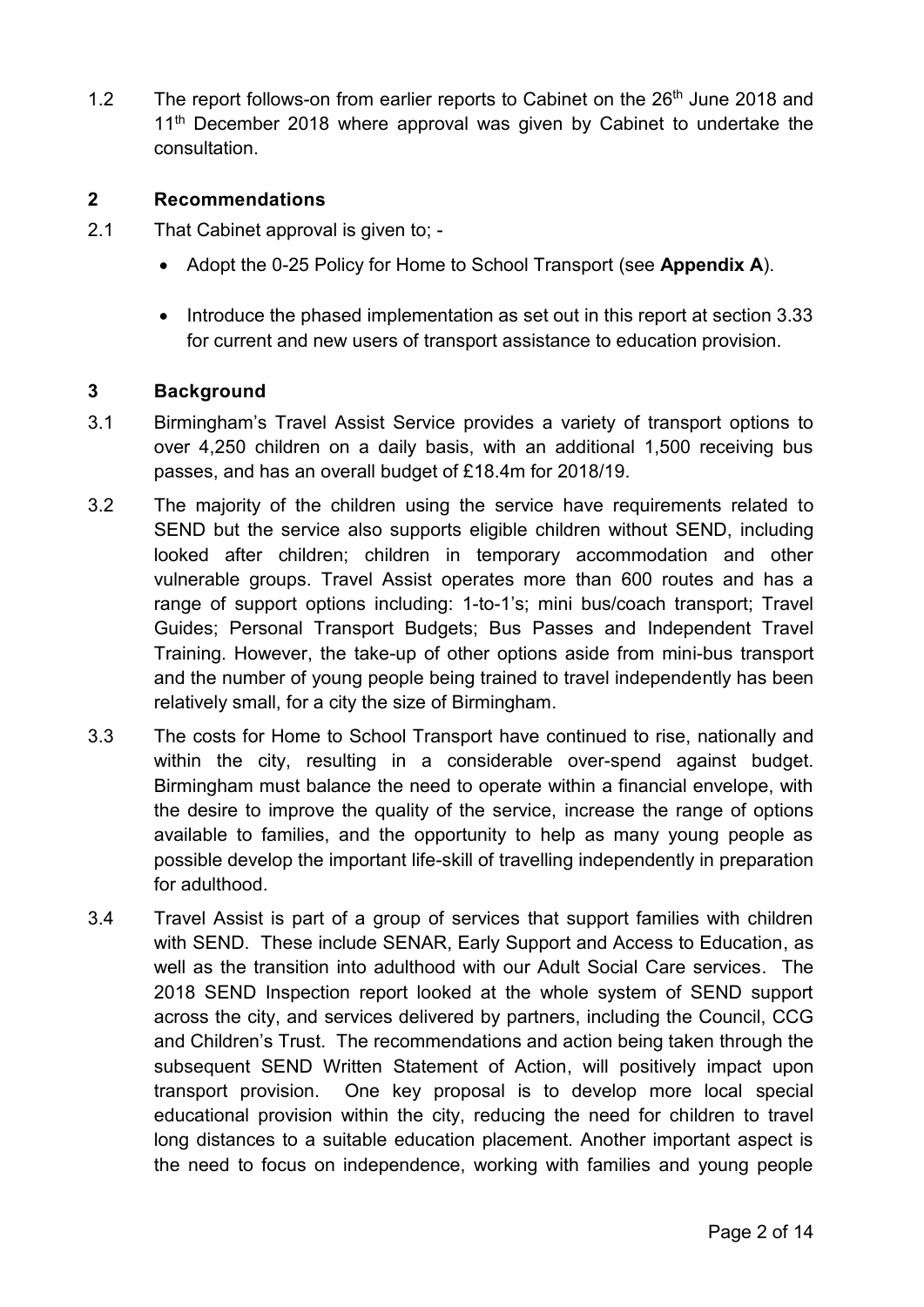much earlier in the child's life to develop important skills (such as travelling independently) and preparing for adulthood.

- 3.5 It is important to remember that in addition to children and young people with SEND, the service also supports, as appropriate, children who are housed in temporary accommodation, whose families may be considered to be in crisis and children in care.
- 3.6 Over recent years in line with home to school transport services nationally, Travel Assist has been experiencing an increase in demand. Over 330 additional families successfully applied for specialist transport during the 2017/18 academic year and the numbers of children being transported across the city has grown year on year, in line with an increase in Education, Health and Care Plans and greater numbers of families housed in temporary accommodation.
- 3.7 In December 2018, Cabinet agreed to a public consultation on a new 0-25 Transport Policy.

#### *0-25 Policy*

- 3.8 At present the law is different in relation to Home to School transport based on the differing ages of children and whether they are of compulsory school age.
- 3.9 The Council has a number of legal duties and powers related to home to school travel assistance, including a duty under Section 508A Education Act 1996 to promote sustainable modes of travel. The Council also has a duty under Section 508B Education Act 1996 to make suitable home to school travel arrangements for eligible children of compulsory school age.
- 3.10 It was agreed in December 2018 that the Council would consult upon a new Policy in order to make the Council's policy clearer and more transparent for parents and others to understand; update the policy in line with changes to national guidance; enable parents to take a more active part in the process; and create the opportunity to discuss with parents the range of options provided to families.
- 3.11 The key principles proposed in the new policy are in line with the findings of the SEND Inspection June 2018 and reflect national good practice and the latest statutory guidance. The main changes from the previous policy that were consulted upon include:
	- Combining the policies into a single 0-25 composite policy document.
	- Changing the Stage 2 Appeal Panel from a Members Panel to Independent Officers. This is in line with good practice nationally; retains a Stage 2 Appeals process; and will involve officers who have a related specialism but have not been involved directly in any of the cases.
	- Increasing the financial contribution requested from parents of children and young people who are not of compulsory school age.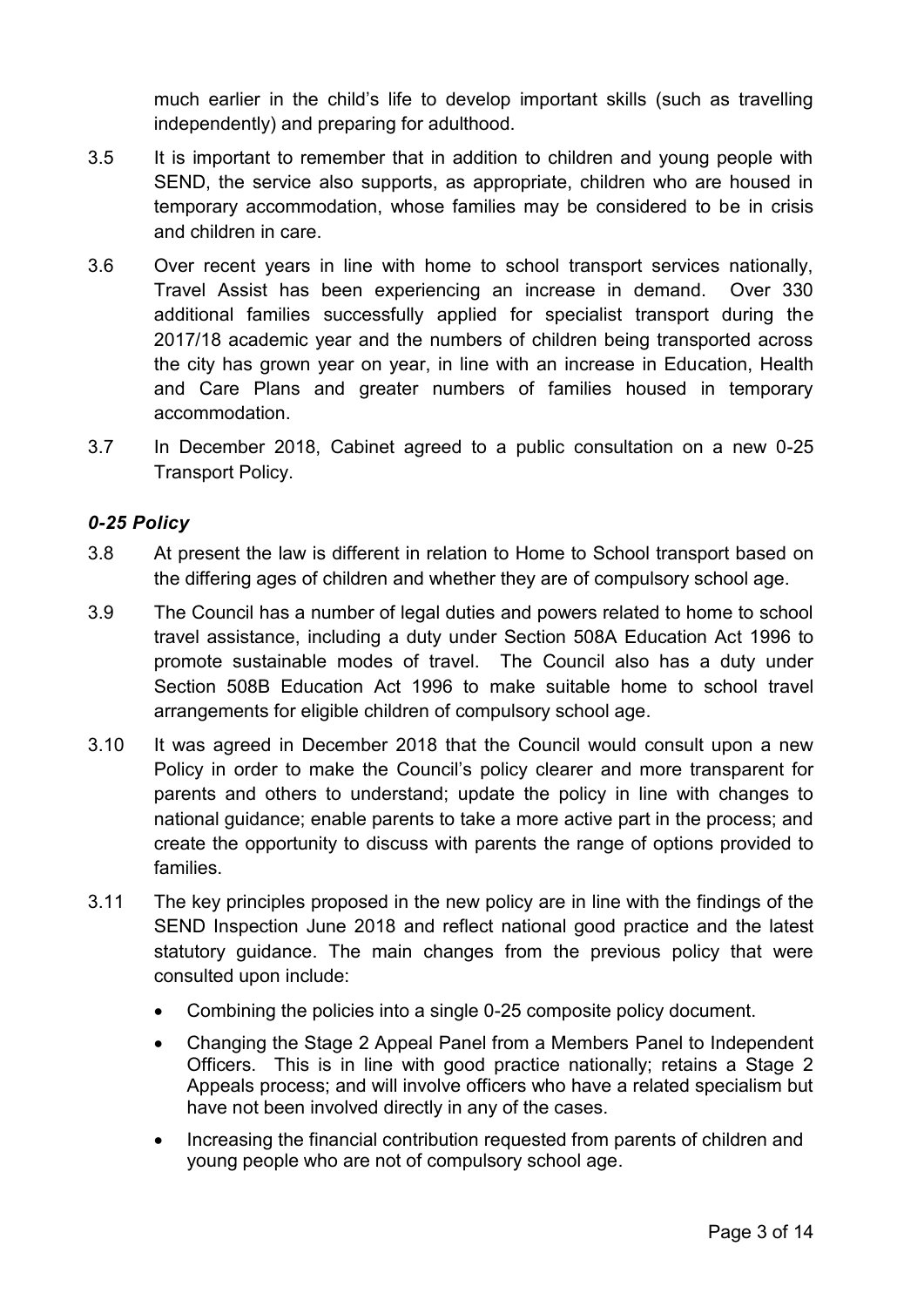- Clarifying the circumstances when travel assistance will be provided for children who are below compulsory school age.
- Setting out the Council's policy in relation to travel assistance for young adults over the age of 19.
- Strengthening the emphasis on independent travel training and alternative modes of transport.
- An increased emphasis on the use of Personal Transport Budgets.
- Greater clarity of the application process and eligibility for parents (what we will and won't do).
- Greater clarity concerning the rights and responsibilities of parents towards accompanying their children to school.
- Greater clarity around the factors that will be relevant to the decision whether to offer travel assistance

### *The Consultation*

- 3.12 A comprehensive consultation was undertaken over 28 working days during school term time. The consultation period launched on the 15th February and ended on 2nd April 2019. During this period there was also a week of school half term, commencing 18<sup>th</sup> February 2019.
- 3.13 It was important that the consultation was robust and legally sound. Extensive internal and external legal advice was therefore sought on the process to ensure that the Council complied with the requirements of public consultations and that the proposed policy itself was in line with national legal frameworks and guidance.
- 3.14 The consultation processes required the Council to contact a range of statutory stakeholders, whilst retaining a focus on understanding the experiences of and receiving feedback and suggestions from, parents, children and schools as much as possible. The aim was to have a meaningful consultation facilitated through a range of different sessions and events, using different ways of communicating, to make the consultation as accessible as possible and to capture as many differing views as possible. These included:
- A BeHeard on-line survey (402 respondents)
- 8 events were held at Special Schools for Parents across the city (179 attended)
- Voice of the Child sessions were undertaken to capture the views of our children who travel on transport (323 children and young people)
- 3.15 Sessions were also arranged for Councillors, which included: Two Full Council meetings; 3 separate meetings for Councillors (one with MPs invited); a briefing session with shadow lead members; and an offer from the Cabinet Member for Children's Wellbeing for individual 1-2-1 sessions for any interested Councillors.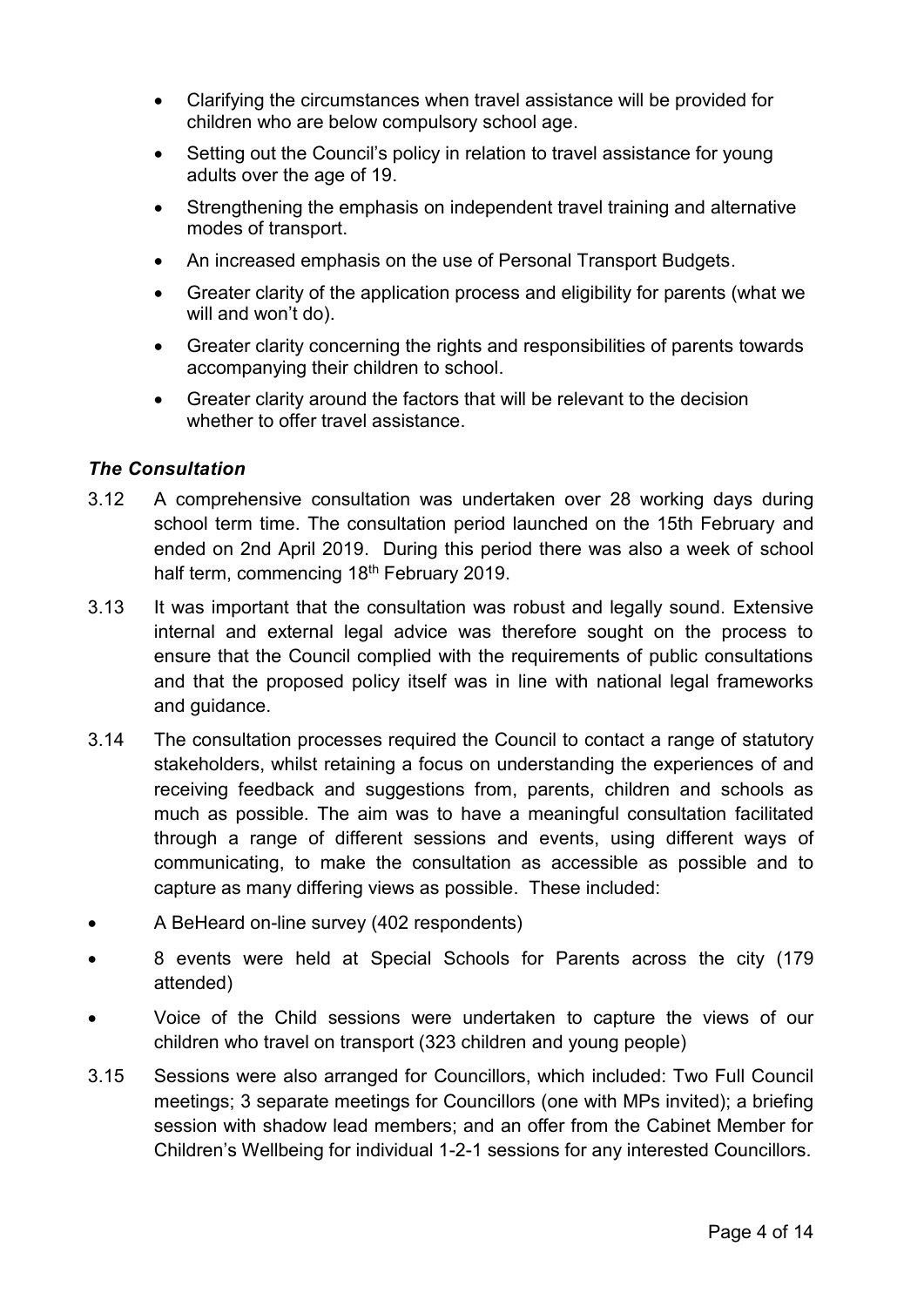- 3.16 More information on the consultation and individual sessions is included in **Appendix D.** All responses submitted by 2<sup>nd</sup> April were considered.
- 3.17 Responses to the consultation were reviewed weekly. This meant that analysis could be undertaken as the consultation progressed and the consultation could be adjusted in order to try to make it as meaningful as possible. For example, when it was identified that there had been limited responses by elected members, additional sessions were added to the consultation in order to try and enable more involvement from members.

#### *Outcome of the Consultation*

- 3.18 The consultation was an important opportunity to discuss the current Home to School Transport policies and delivery with parents and children. It was pleasing to note that respondents broadly agreed with the Council's proposed direction of travel for the service.
- 3.19 What became clear, throughout the consultation, was that whilst the policy changes received a good level of support, respondents had specific views on, and wanted to see changes to, the delivery of the service itself. This particularly highlighted the need to continue a dialogue with parents and stakeholders, create more transparency over decision-making and delivery and ensure there are opportunities for co-production and continued engagement. It was clear that the Council must continue to create opportunities to talk through issues with parents, listen to feedback and suggestions, and understand the experiences of individual families. The Cabinet Member for Children's Wellbeing attended most of the parent sessions, and has committed to arranging further events to talk through home to school transport and other issues that parents/carers may wish to raise. More detailed information on the outcome of the consultation are included in **Appendices E, F, and G**. All of the responses to the consultation will be made available to view on the day of Cabinet.
- 3.20 It is encouraging to note that the consultation feedback received was broadly supportive of the proposed changes to the policy. This included in particular: the opportunity for parents to attend Stage 2 appeals; having a single travel assistance policy; changing the Stage 2 Appeals process to an officer rather than member panel; and only considering applications from young adults over the age of 19 who have an EHCP or exceptional circumstances and where transport assistance is deemed to be necessary.
- 3.21 With regards to the proposed change to the Appeals process, parents wanted Stage 2 to be led by professionals, who were independent, and for appeals panels to be held more regularly, as appropriate. Whilst the views of parents were very clear, it is recognised that member involvement with this service and changes regarding the wider SEND group of services is important. It is therefore proposed that the Cabinet Member for Children's Wellbeing works with elected members and provides them with opportunities to raise issues as the transformation of the service continues.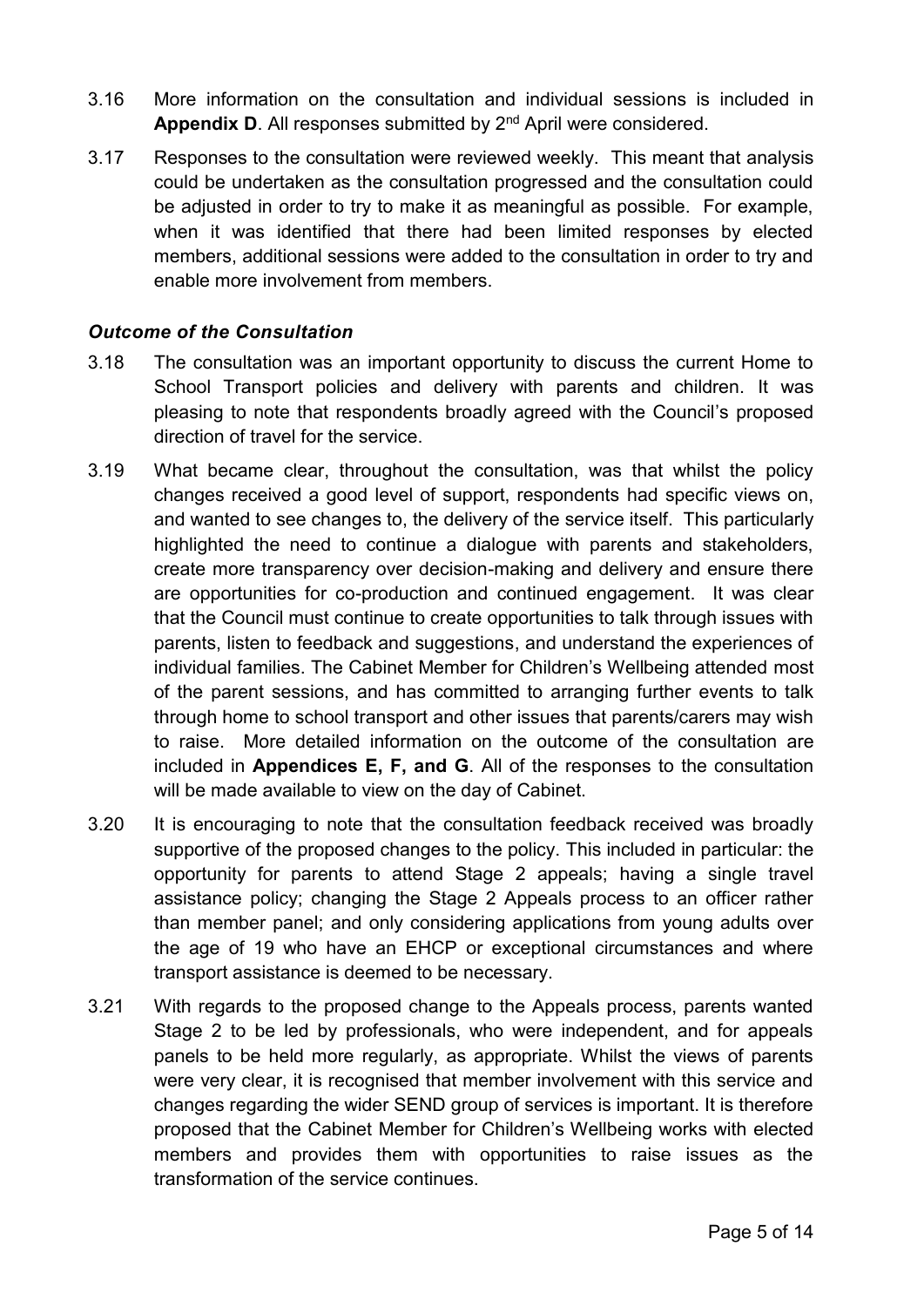- 3.22 The majority of respondents of the Beheard Survey agreed with all but one of the proposals. This related to increasing the contribution families are asked to make towards transport for young people Post 16 (Year 12). This is proposed to be £780 per academic year (currently £600); and £390 for low income families (currently £300). This equates to an increase of £15 per month and £7.50 respectively. 48% of BeHeard respondents disagreed with this level of contribution, feeling that it placed an additional burden on the families of children with SEND, who may already be more likely to be struggling financially. However, 32% did agree with this increase in the contribution and 16% neither agreed nor disagreed.
- 3.23 Some families felt that their travel options were limited because of where their children had to travel to, to access education provision that meets their needs. As children with SEND do not/cannot always attend local provision, the issue of transport and potentially long journeys, prevent parents from taking their own children to school and using public transport. It was also felt by some parents that, as many young people with SEND have no option but to remain in education Post 16 (as they would not be able to access employment/training/an apprenticeship suitable for them) they were being penalised in having to pay a charge for transport.
- 3.24 The average cost of transport per individual is £4,800 per academic year for the service area. The increased contributions of £780 (£390 for low income families) are considerably less than the actual cost of transport which is heavily subsidised. Some parents stated that they were willing to pay an increased charge, as they valued the service and recognised that costs would increase over time.
- 3.25 The proposed level of contribution within the policy, based on the same number of young people as currently, would amount to an additional annual income of £128,500. Travel Assist currently has a potential budget pressure of over £1.7m for 2019/20. If the contribution from families is not increased, it will place greater strain on the service to find the savings from changes to delivery. The charge for transport has not been increased since its introduction (2013), whilst costs of providing transport have continued to rise.
- 3.26 Whilst the contribution for post 16 transport was seen by some as placing an additional burden on families, for others it was an incentive to begin independent travel training. Feedback from some young people showed that the introduction of a charge had a positive impact on them in this respect. More work needs to be undertaken with families to help prepare parents, and young people for adulthood. A reliance on mini-bus transport, and taxis, can present considerable problems for families once children become young adults and no longer attend educational provision.
- 3.27 The recommendation is therefore to continue with the increased contribution and consequently the attached policy document reflects this.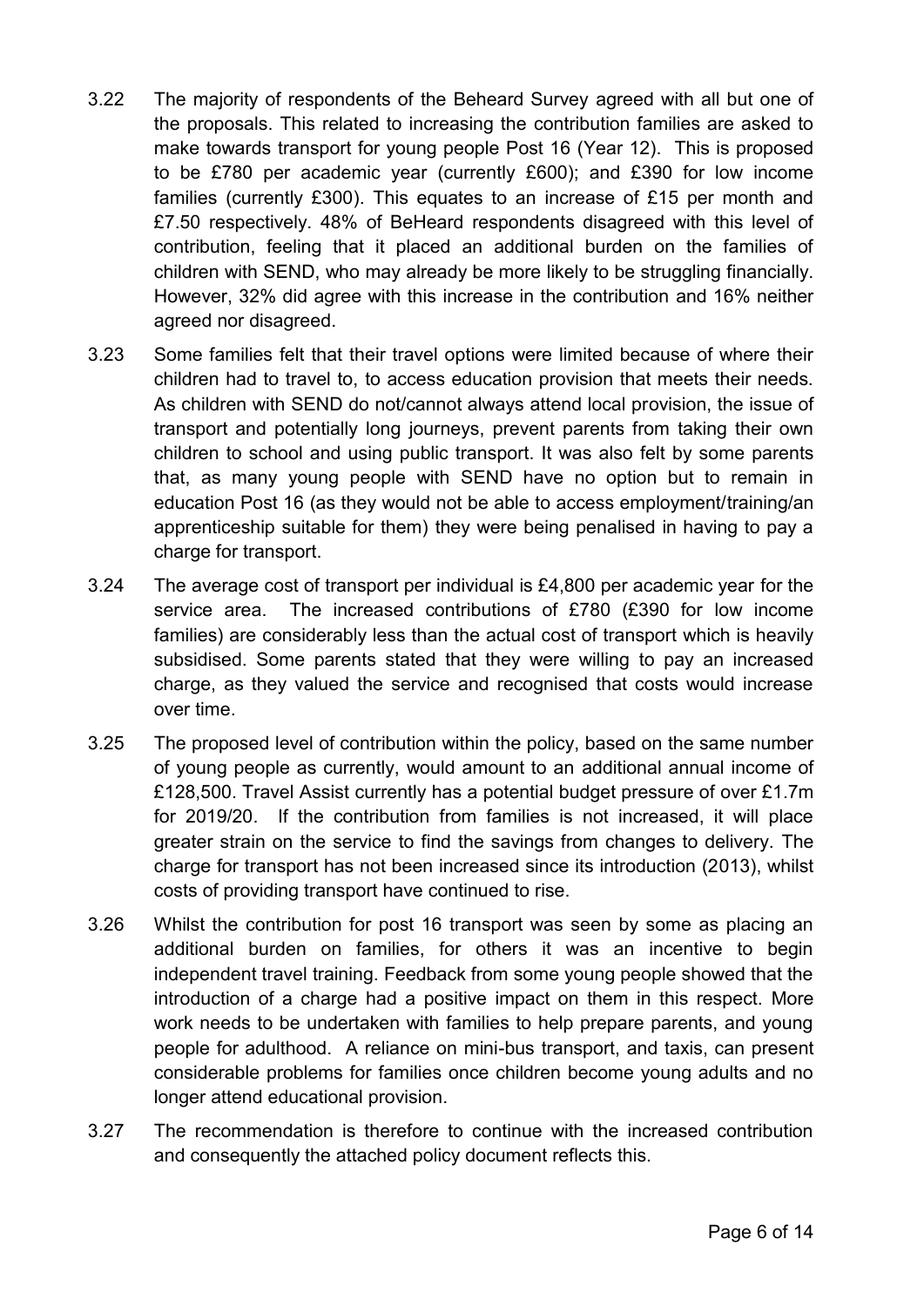- 3.28 There was less concern about introducing a parental contribution of pre-school age children, with 41% of BeHeard respondents agreeing with the change. Some parents felt that greater clarity was required concerning whether the policy relates to under 5's or 'pre-school' children. In reviewing the policy, it does clearly differentiate between Pre-schoolers (0-4) and children of compulsory school age. However, a key theme of the consultation has been the need for improved communication, and further thought will be given, working with the parent/carer forum, as to how this element of the policy can be supported through improved access and information on the Council's website. However, although the majority were in favour of introducing the parental contribution, there were concerns expressed about whether this would mean parents would delay sending their children to educational provision. This is certainly a risk and the Council takes very seriously the importance of early education and support. However, the majority of pre-school children are already taken to educational provision by their families, without support from the Council, and the charge, if transport provision was awarded, remains highly subsidised.
- 3.29 Respondents were very supportive of Independent Travel Training and recognised the potential benefits of Personal Transport Budgets. Young people who had been travel trained expressed a confidence and a feeling of being very proud that they could travel independently. They had overcome 'fear'. The ability to travel independently is a key life-skill, and it is important that the policy and practise of the service enables young people to be trained, where it is appropriate, and in a way that works for them.
- 3.30 Whilst respondents were supportive of this change in the policy, comments did reveal a lack of trust. There was concern that the council would 'force' parents to choose these options. It is clear that, alongside the policy, there is a need to continue the conversations that have begun during the consultation and tackle perceptions about how the council can work alongside schools and families moving forward.
- 3.31 There is also a need to provide greater clarity on some of the specific aspects of personal transport budgets. For example, some respondents felt that a PTB would not cover the cost of transport; some felt that the money could be misused and others were not clear what the money could be spent on. More information will be available on the city council website, alongside the policy, that will respond to the comments of parents, work with the parent/carer forum, and continue to add clarity and examples/case studies to the information about personal transport budgets as appropriate.
- 3.32 Respondents agreed that the policy was clear about the responsibilities of parents to accompany their child to school, but asked that individual circumstances always be considered. They also agreed that the draft policy was clear about how decisions are made, although they wanted more detail about the actual process and asked for greater transparency about decision making.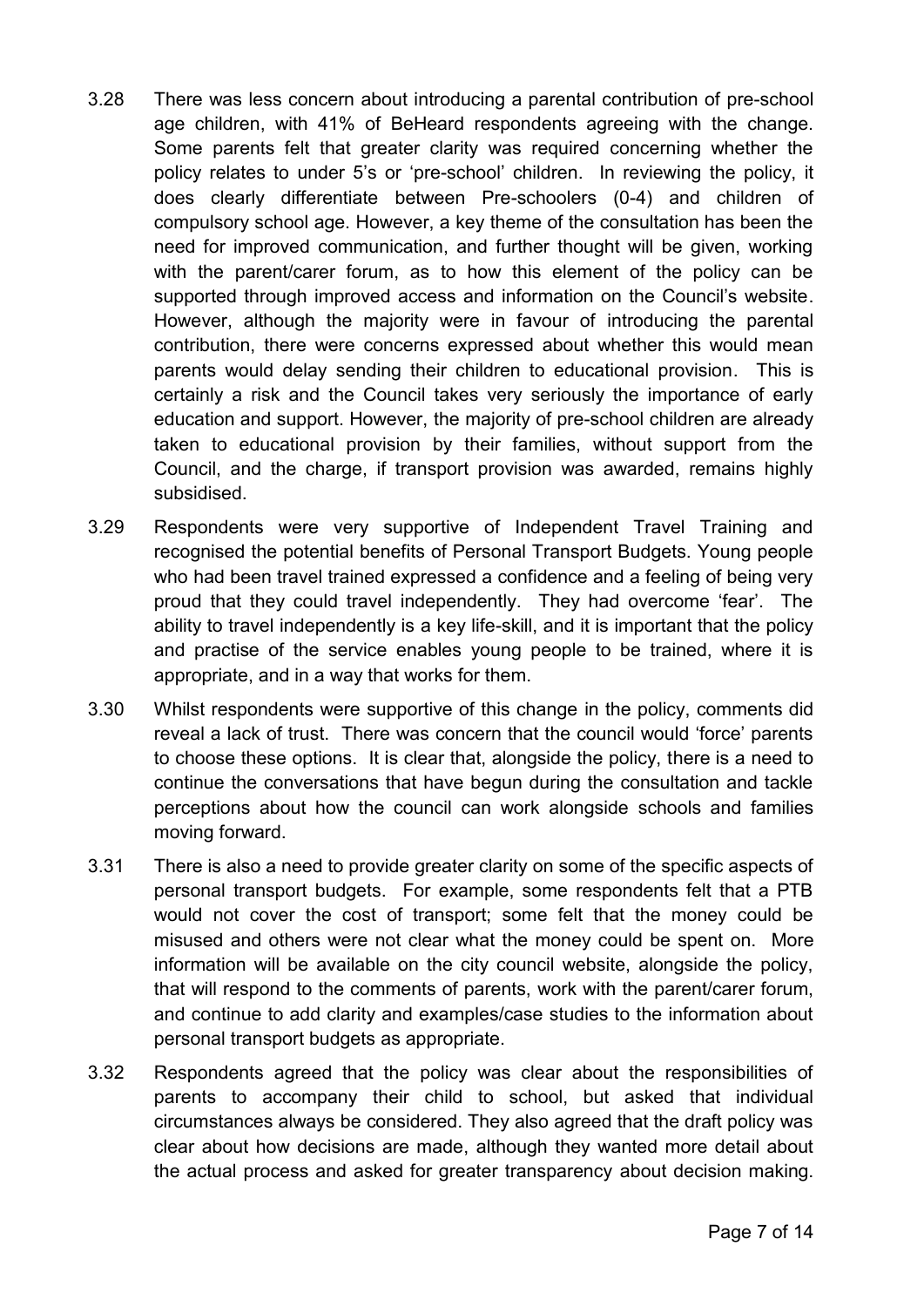They also agreed that it was clear when the policy, if agreed, would be implemented. Some practical issues were raised about whether it would affect families who had applied for school places next year however, as the policy does not change the criteria for statutory school-age children, this should not affect placements or the outcome of applications for transport. Some suggestions were made that the policy could be applied only to new applicants or phased in over a longer period. This would create a 'two tier' approach to transport applications in the city and add confusion to the application and appeals process. Children already receiving transport of statutory school age, will have their applications reviewed annually (as is current policy) but unless their circumstances have changed significantly, it is unlikely that eligibility for travel assistance would be affected.

- 3.33 The proposal for implementation is:
	- From 1 September 2019 all existing grants for travel assistance will be reviewed under the new policy at least once per year, and in all cases where there is, or may be, a significant change in circumstances.
	- Any changes following a review will be implemented from the beginning of the next academic term, or sooner by mutual agreement.
	- Any new applications received from 1 June 2019 will be assessed under the new policy.
- 3.34 Annual reviews are important because as children grow up, their needs will change. This will also help to assess when and how independent travel training skills could begin to be introduced. This will enable more children and their parents to be better equipped as children move into adulthood, and ensure that those for whom it is suitable have access to support at the appropriate time.
- 3.35 One of the key themes that has consistently been raised throughout the consultation was concerns about where children were being educated. Currently, children with special educational needs and disabilities can be transported across Birmingham (and outside of the city) over long distances and journey times in order to access the education provision identified within their EHCP. This is not the case for children without SEND and hinders the ability of parents, particularly those who work or have more than one school age child, to transport their own children to school. It restricts the options for independent travel training; makes journey times uncomfortably long; is a key challenge to reducing the costs of home to school transport; and enabling families to take their children to school. The city must become more inclusive in our approach to supporting children with SEND, rather than relying so heavily on Special Schools and independent providers. It is an important aspect of the written statement of action (SEND) and the need to work across the school estate and with partners, particularly with current concerns about reducing budgets, to look to best practise to create more placements for children with SEND closer to where they live.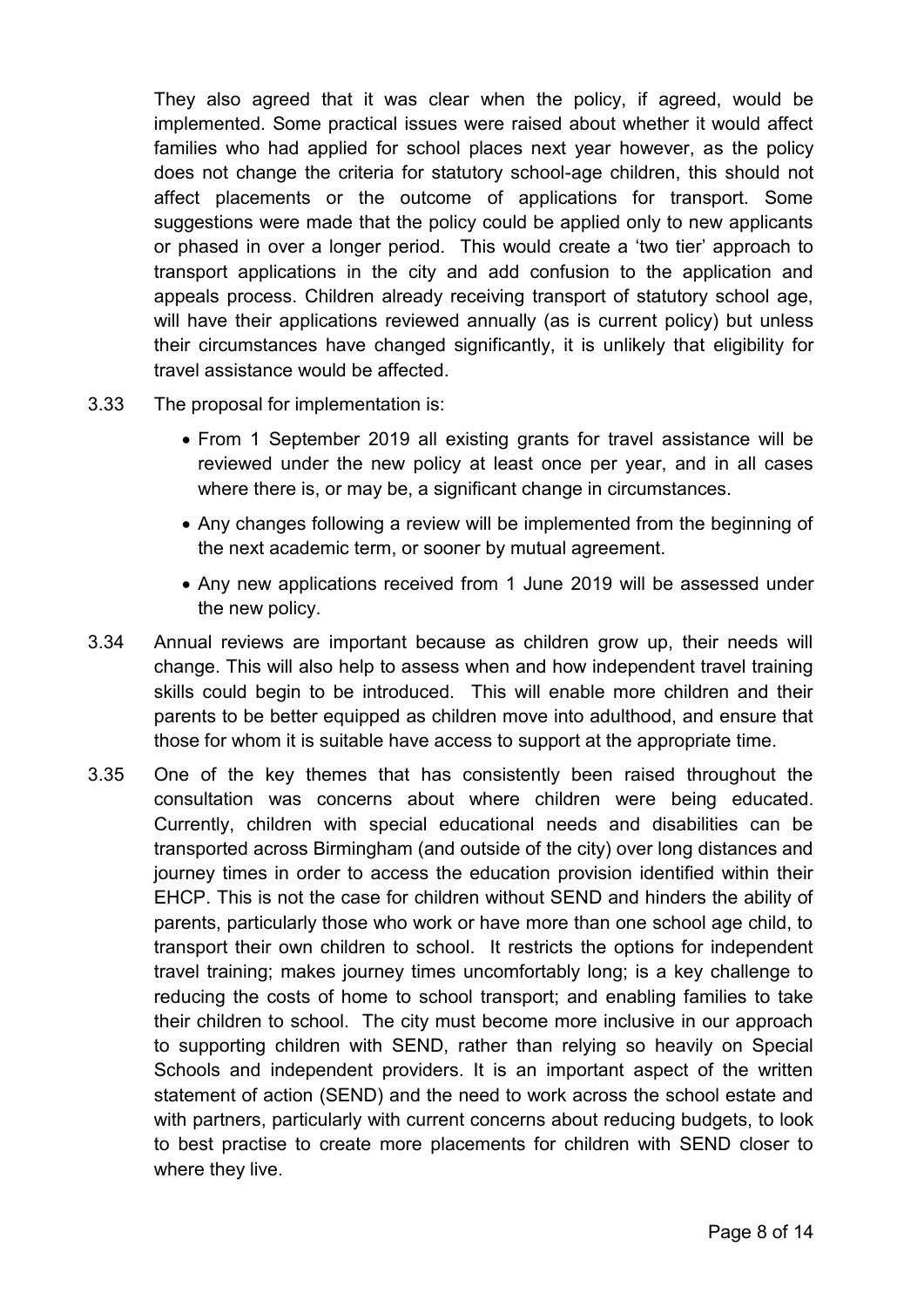- 3.36 Other themes to come out of the consultation were the need to ensure that decision making processes are as transparent as possible. Consequently, a new Quality Assurance Framework will be introduced, which will ensure that the decision-making process is appropriate and regularly audited. Parents also felt that information about Travel Assist and SEND services generally needs to be improved, so that it is easily found on websites and accessible. Investment in the service would be welcome. Parents were particularly keen that the service improves its use of IT, and the opportunities this could provide (for example, GPS on buses). Supporting parents prior to their children becoming adults and preparing for adulthood with the right education, or broader support was crucial.
- 3.37 The Department for Education also provided advice to ensure the policy is as clear as possible. This advice has been considered and incorporated into changes to the policy, where necessary.
- 3.38 With regards to feedback concerning transparency of the decision making process, further reviews will be made of the applications forms. If the policy is approved, Officers will work with the parent carer forum to review and amend the forms to ensure they are more clear and fit for purpose.

# **4 Options Considered and Recommended Proposal**

- 4.1 The options considered in relation to the proposed 0-25 policy are as follows.
- 4.2 Option 1

Retain the existing policies and adopt a post-19 policy. However, the existing polices require amendment to be brought up to date with current statutory guidance, ensuring they are lawful.

4.3 Option 2

Adopt the policy without any changes following consultation. This is not recommended, as feedback from consultees has suggested that some changes to the policy should be made.

#### 4.4 Recommended Proposal; Option 3

Adopt the policy with amendments following the consultation responses.

These changes include:

- Amendments to the Post-19 section to reflect the legal position more clearly
- Changes to the wording related to travel concessions
- Adding the unsafe walking route eligibility category (where it may not be considered appropriate for children to walk to school due to the nature of the walking route)
- Clarifying the academic year for post-19 eligibility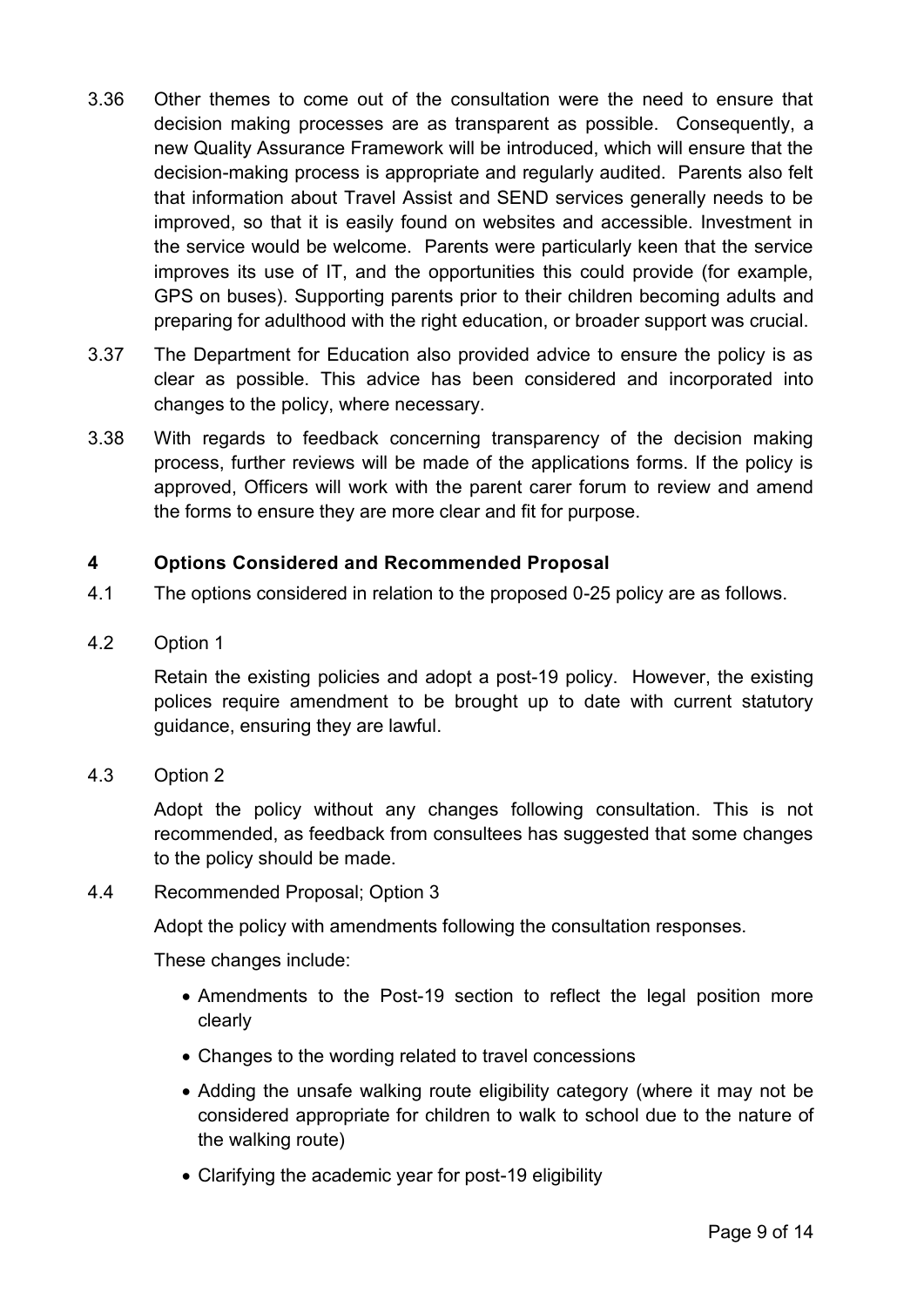- 4.5 The only proposal that was questioned by the responses on the BeHeard questionnaire, was increasing the contribution for Post 16 transport provision.
- 4.6 As a consequence other options have been considered but were subsequently discounted for the reasons stated:
	- Not increasing the contribution and leaving it at the current rate this would cost the council an additional £128,500 each year in lost income based on the number of current users of this service.
	- Increasing the charge by inflation only, based on this financial year figures. This would only amount to an additional £18,367 towards the cost of the service.
	- Reviewing the entire approach to contributions, on a means-tested basis and how this could be administered. This would be a significant amount of work which would need to be undertaken over a much longer period of time.

### **5 Consultation**

### Internal

- 5.1 Consultations have taken place with the following:
	- The Interim Assistant Director for SEND, Education & Skills Directorate
	- The Interim Assistant Director for Commissioning, Education & Skills **Directorate**
	- The Travel Assist Manager
	- Safeguarding Team, Education & Skills Directorate
- 5.2 This report has been drafted in consultation with officers from Legal and Governance and Finance.
- 5.3 Staff working in related services including Travel Assist, Access to Education and SENAR.
- 5.4 Adult Social Care and Health Staff.

### External

- 5.5 Consultation has taken place with the following:
	- Children and Young people who use the Service
	- Parents and Guardians
	- Parent Carer Forum
	- Schools and Headteachers
	- Colleges and FE providers
	- Governors
	- Transport for West Midlands
	- Clinical Commissioning Group
	- Children's Trust
	- Community and Voluntary Groups
	- Early Years settings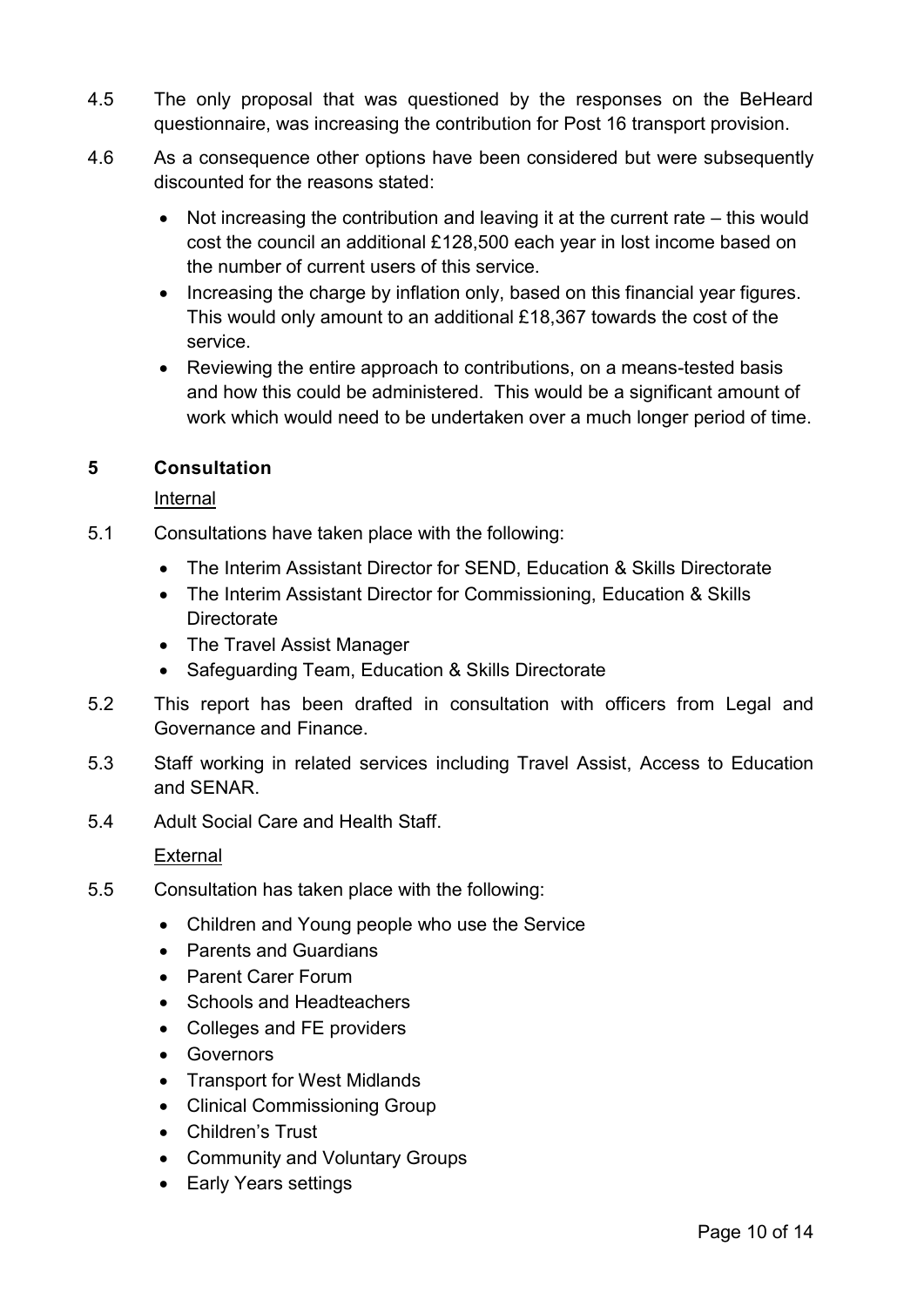- Training providers
- Voluntary and Community Organisations
- Formally notified the Secretary of State (statutory requirement)
- Transport Guides
- Neighbouring local authorities and other to which Birmingham children are transported (16 Local Authorities)
- 24 Transport contractors
- SENDIASS
- General Public Social Media; Birmingham Bulletin; Press statements
- SENCO's
- Birmingham Education Partnership
- Councillors and MPs

### **6 Risk Management**

6.1 A risk register is attached as **Appendix I** which has been carefully considered.

### **7 Compliance Issues:**

# **7.1 How are the recommended decisions consistent with the City Council's priorities, plans and strategies?**

- 7.1.1 The recommended decisions are consistent with the Council policies, plans and strategies;
	- The Council has a statutory duty to make transport arrangements for eligible children and transport arrangements that it considers necessary for those Post 16 and Post 19.
	- Having access to appropriate travel assistance ensures every child is supported to attend school. Regular reviews of travel plans will support the development of increased independence where appropriate.
	- Supporting educational attainment and independence helps to tackle the causes of deprivation and inequality through improving educational performance and confidence.

### **7.2 Legal Implications**

- 7.2.1 The Council has a duty under Section 508A of the Education Act 1996 to promote sustainable modes of travel.
- 7.2.2 The Council also has a duty under Section 508B of the Education Act 1996 to make suitable home to school travel arrangements for eligible children.
- 7.2.3 The Council has the power under section 509A of the Education Act 1996 to make travel arrangements for children receiving early years' education otherwise than at school.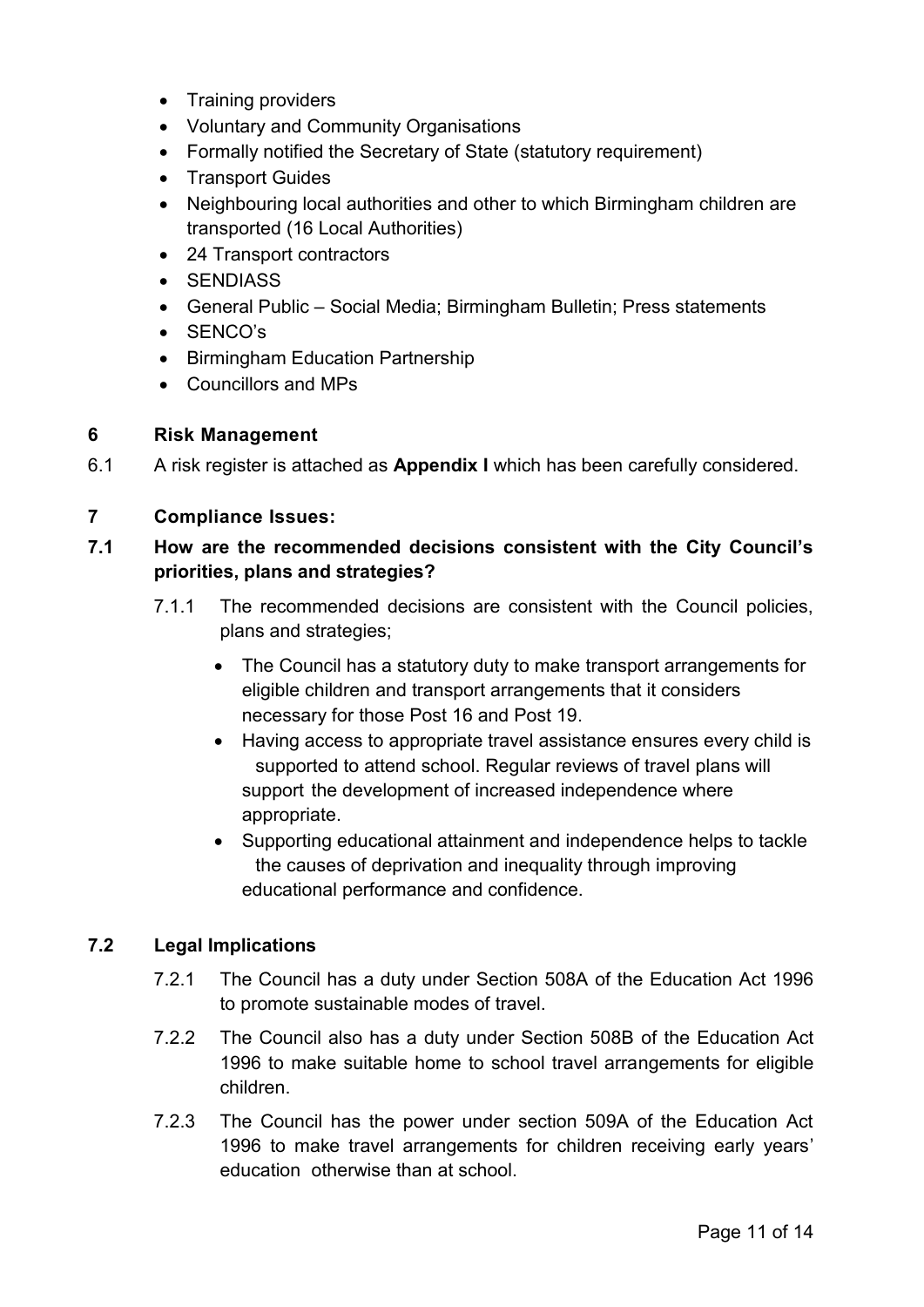- 7.2.4 The Education Act 1996 requires local authorities to adopt and give effect to a transport policy statement dealing with young people of sixthform age (section 509AA) specifying the arrangements for the provision of transport or otherwise that the authority consider it necessary to make for facilitating the attendance of persons of sixth form age at their place of education or training.
- 7.2.5 The Council has a duty under section 508F of the 1996 Act to make such arrangements for the provision of transport and otherwise as the authority consider necessary for facilitating the attendance of adults at their place of further or higher education, and the Council must prepare and publish a transport policy statement dealing with young adults aged 19 and over for whom an Education, Health and Care Plan is maintained (Section 508G).
- 7.2.6 The Education Act 1996 does not expressly require the preparation of a transport policy for children of compulsory school age. However, the statutory guidance says "local authorities must publish general arrangements and policies in respect of home to school transport for children of compulsory school age. This information should be clear, easy to understand and provide full information on the travel and transport arrangements. It should explain both statutory transport provision, and that provided on a discretionary basis. It should also set out clearly how parents can hold local authorities to account through their appeals processes".
- 7.2.7 The Council is under a duty to have regard to statutory guidance issued by the Department for Education when carrying out its duties in relation to home to school travel and transport, including when making and consulting on policy changes. The statutory guidance is attached as **Appendices I and J** to this report.
- 7.2.8 There have been a number of legal challenges recently with regards to Home to School Transport provided by other Local Authorities and the quality of consultations. The consultation undertaken reflected this learning nationally, ensuring that all statutory stakeholders were consulted; and the consultation process was robust and meaningful.
- 7.2.9 The Council has a legal duty to publish the policies related to travel assistance to education provision, before the 31 May. If the proposed policy is not approved at Cabinet in April, unless a new version can be presented to May Cabinet, the council would miss the statutory deadline.

### **7.3 Financial Implications**

7.3.1 The Travel Assist Service continues to face severe financial pressures in 2018/19, which it is seeking to address.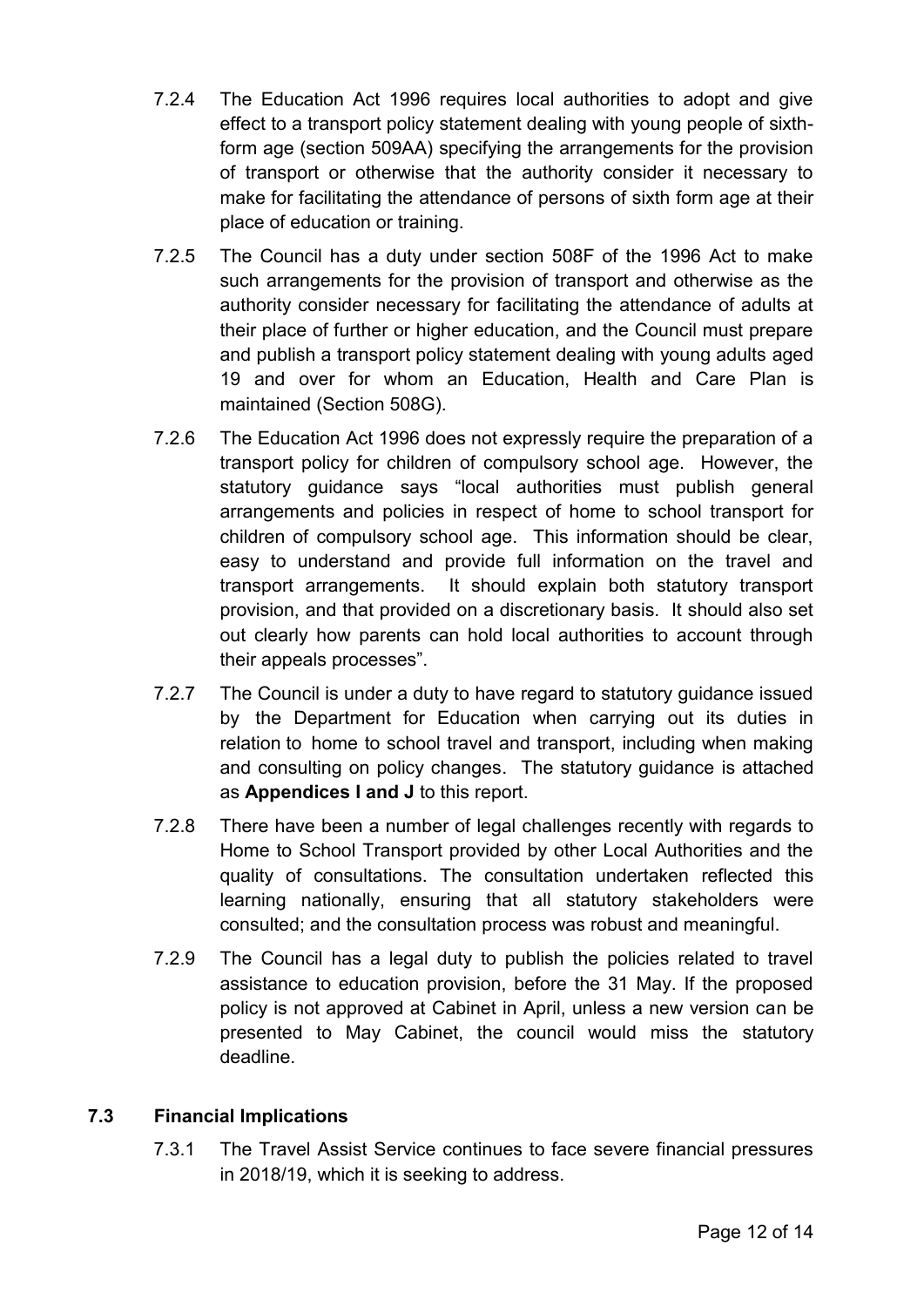- 7.3.2 The budget for Travel Assist in 2018/19 is £18.396m and the forecast overspend at year end is £3.167m. This is largely a result of the nondelivery of savings in previous years and increasing demand for the service.
- 7.3.3 To address the underlying issue the current budget incorporates assumptions of both pressures, funding and savings, to seek to deal with the overspend going forward. In 2019/20 pressures funding of £2.200m is included in the proposed LTFP together with assumed savings of £1.718m, based on a part year effect of changes introduced in 2019/20. Savings increase to £2.488m in 2020/21 based on the full year effect of those changes.
- 7.3.4 The proposed level of contribution within the policy, based on the same number of young people as currently, would amount to an additional annual income of £128,500, which will contribute to savings assumed.
- 7.3.5 Further changes in Travel Assist and the transport policy are expected to generate total overall savings of £700,000 in a full year, which includes the £128,500 increase from contributions.

# **7.4 Procurement Implications**

- 7.4.1 There are no implications arising from this report, as the proposed Policy will operate within the existing framework.
- 7.4.2 The service is the subject of a Commissioning Process agreed by Cabinet in December 2018. Matters related to this will be the subject of a separate Cabinet Report in due course.

### **7.5 Human Resources Implications**

7.5.1 There are no implications.

# **7.6 Public Sector Equality Duty**

- 7.6.1 An Equality Impact Assessment is attached at **Appendix H**. The EIA has identified the potential for an adverse impact on protected groups, as any changes to transport assistance could affect children and young people with SEND.
- 7.6.2 An increase and introduction in contributions towards transport, post 16 and pre-school respectively could impact financially upon families.
- 7.6.3 Mitigating step have been taken, which include a reduced contribution for low income families; high levels of engagement with families and improved offers concerning independent travel training and planning for transition into adulthood; information for families about other sources of